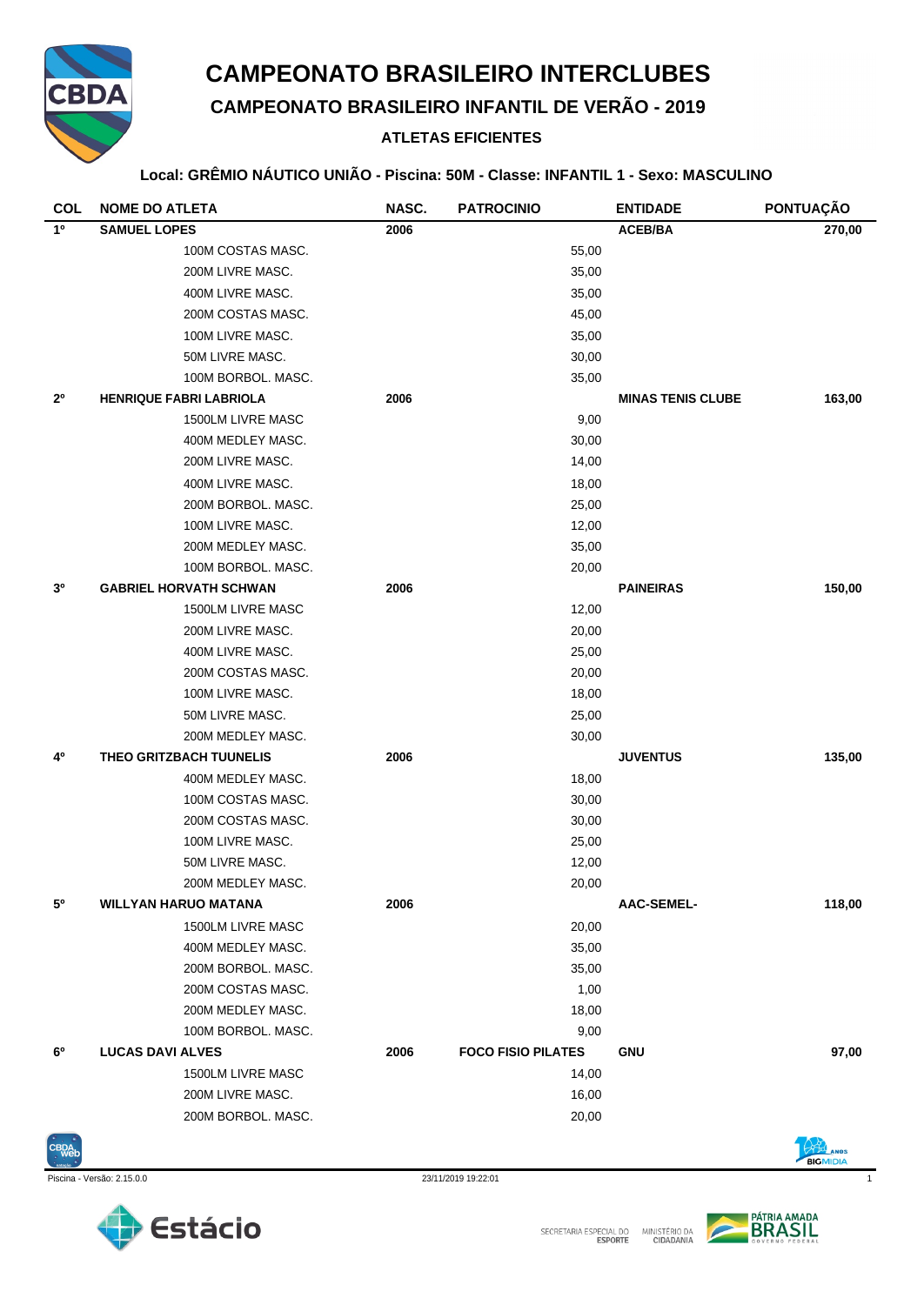

## **CAMPEONATO BRASILEIRO INTERCLUBES**

**CAMPEONATO BRASILEIRO INFANTIL DE VERÃO - 2019**

## **ATLETAS EFICIENTES**

#### **Local: GRÊMIO NÁUTICO UNIÃO - Piscina: 50M - Classe: INFANTIL 1 - Sexo: MASCULINO**

| <b>COL</b>      | <b>NOME DO ATLETA</b>         | NASC. | <b>PATROCINIO</b> | <b>ENTIDADE</b>         | PONTUAÇÃO |
|-----------------|-------------------------------|-------|-------------------|-------------------------|-----------|
|                 | 100M LIVRE MASC.              |       | 4,00              |                         |           |
|                 | 50M LIVRE MASC.               |       | 18,00             |                         |           |
|                 | 100M BORBOL, MASC.            |       | 25,00             |                         |           |
| 7º              | <b>LUCCA SILVA B ABREU</b>    | 2006  |                   | <b>FLUMINENSE FC/RJ</b> | 96,00     |
|                 | 1500LM LIVRE MASC             |       | 35,00             |                         |           |
|                 | 200M LIVRE MASC.              |       | 25,00             |                         |           |
|                 | 400M LIVRE MASC.              |       | 30,00             |                         |           |
|                 | 100M LIVRE MASC.              |       | 2,00              |                         |           |
|                 | 100M BORBOL. MASC.            |       | 4,00              |                         |           |
| 80              | <b>NATAN PORTO SILVA</b>      | 2006  |                   | <b>PINHEIROS</b>        | 92,00     |
|                 | 200M PEITO MASC.              |       | 16,00             |                         |           |
|                 | 100M PEITO MASC.              |       | 30,00             |                         |           |
|                 | 100M LIVRE MASC.              |       | 14,00             |                         |           |
|                 | 50M LIVRE MASC.               |       | 7,00              |                         |           |
|                 | 200M MEDLEY MASC.             |       | 25,00             |                         |           |
| 90              | <b>GABRIEL SZKMIRKO</b>       | 2006  |                   | <b>PMFC</b>             | 91,00     |
|                 | 100M COSTAS MASC.             |       | 25,00             |                         |           |
|                 | 200M COSTAS MASC.             |       | 25,00             |                         |           |
|                 | 100M LIVRE MASC.              |       | 16,00             |                         |           |
|                 | 50M LIVRE MASC.               |       | 20,00             |                         |           |
|                 | 200M MEDLEY MASC.             |       | 5,00              |                         |           |
| 10 <sup>o</sup> | JOHN HICK                     | 2006  |                   | <b>PAULISTANO</b>       | 87,00     |
|                 | 1500LM LIVRE MASC             |       | 30,00             |                         |           |
|                 | 400M MEDLEY MASC.             |       | 20,00             |                         |           |
|                 | 400M LIVRE MASC.              |       | 16,00             |                         |           |
|                 | 200M BORBOL. MASC.            |       | 12,00             |                         |           |
|                 | 200M MEDLEY MASC.             |       | 9,00              |                         |           |
| 11 <sup>°</sup> | VITOR VASCONCELOS MACEDO SA   | 2006  | <b>VIPER</b>      | <b>NAC</b>              | 77,00     |
|                 | 100M LIVRE MASC.              |       | 30,00             |                         |           |
|                 | 50M LIVRE MASC.               |       | 35,00             |                         |           |
|                 | 100M BORBOL. MASC.            |       | 12,00             |                         |           |
| 12°             | <b>MATHEUS MENEL STAHELIN</b> | 2006  |                   | <b>AJINC/URBANO/SEC</b> | 75,00     |
|                 | 400M MEDLEY MASC.             |       | 6,00              |                         |           |
|                 | 200M PEITO MASC.              |       | 30,00             |                         |           |
|                 | 100M PEITO MASC.              |       | 25,00             |                         |           |
|                 | 200M MEDLEY MASC.             |       | 14,00             |                         |           |
| 13 <sup>o</sup> | <b>SAMUEL GEORGE CARVALHO</b> | 2006  |                   | <b>CORINTHIANS</b>      | 70,00     |
|                 | 200M PEITO MASC.              |       | 35,00             |                         |           |
|                 | 100M PEITO MASC.              |       | 35,00             |                         |           |
| 14º             | <b>CLAUDIO Q A LIMA</b>       | 2006  |                   | <b>TIJUCA TC/RJ</b>     | 67,00     |
|                 | 100M COSTAS MASC.             |       | 16,00             |                         |           |
|                 | 400M LIVRE MASC.              |       | 5,00              |                         |           |
|                 | 200M BORBOL. MASC.            |       | 30,00             |                         |           |



Piscina - Versão: 2.15.0.0 23/11/2019 19:22:01 2







BIGMIDIA